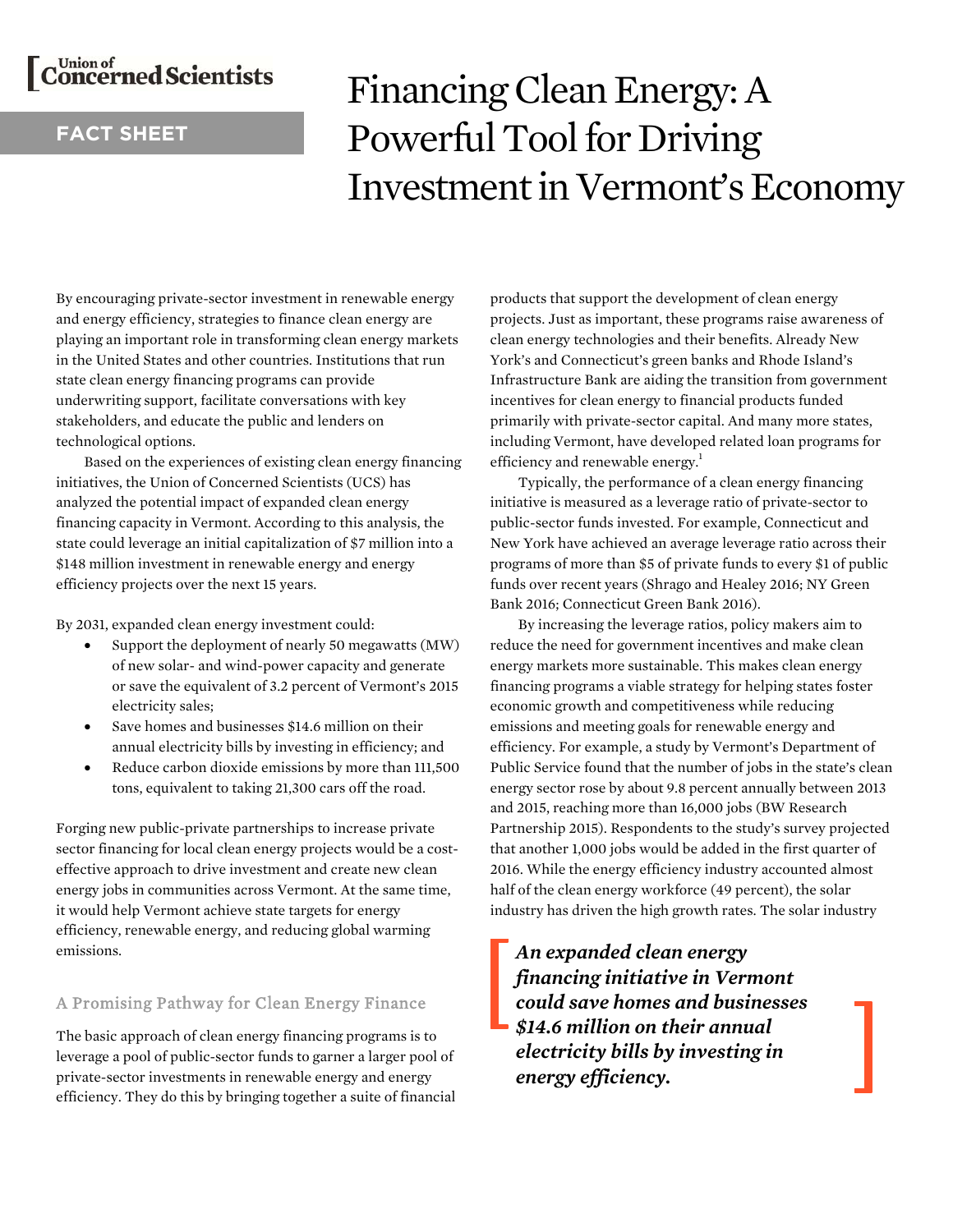alone increased by 22 percent between 2013 and 2015, to 1,899 employees. In the case of efficiency upgrades and renewable energy projects, job creation tends to be local, keeping money in the state by reducing spending on fossil fuel imports.

 Vermont is a national leader in investing in solar and energy efficiency, with 100 MW of solar installed at the end of 2015. Vermont ranked eighth in solar capacity per capita and third in solar jobs per capita (Solar Foundation 2015). The state also ranked third for savings of retail electricity sales through energy efficiency in 2015 (2 percent), and first for spending of statewide electricity revenues on efficiency (6.9 percent or \$54.4 million) (ACEEE 2016a). A comprehensive clean energy financing initiative could help Vermont build on this impressive track record.

### Building on Existing Clean Energy Programs in Vermont

Vermont already deploys a number of financing programs and incentives to invest in energy efficiency and renewable energy. A more comprehensive approach to financing clean energy could expand, enhance, and supplement these laudable programs. Current programs and policies, administered by numerous state entities and utilities, include the following:

 In 1999, the Vermont Legislature and Public Service Board established Efficiency Vermont, the nation's first energy efficiency utility. Rather than having multiple utilities in the state deliver their own energy

efficiency programs, Efficiency Vermont provides a one-stop shop for these services to all Vermonters. Administered by the Vermont Energy Investment Corporation (VEIC), it offers financing and rebates for measures that reduce residential, commercial, and agricultural electricity use. VEIC is funded through an Energy Efficiency Charge on Vermonters' electricity bills.<sup>2</sup>

- Efficiency Vermont also provides services to reduce heating and fuel usage in homes and businesses, funded by revenue from the Regional Greenhouse Gas Initiative (\$3.3 million in 2015) (RGGI n.d.) (a mandatory, market-based program established in 2009 to reduce power-sector emissions of carbon dioxide) and the sale of energy efficiency's peak reduction value in the regional electricity grid's Forward Capacity Market (PSD 2016). $3$
- VEIC launched a loan program with support from the U.S. Department of Agriculture's Rural Utility Service, which obligated \$46 million in **Energy Efficiency and** Conservation Loan Program funds for Vermont in 2015 (USDA 2015). The funds will be available to business, municipal, and residential sectors for a variety of energy efficiency improvements and renewable energy projects, including weatherization, heat pumps, lighting, fuel switching, and solar photovoltaics (PV).

FIGURE 1. Cumulative investment leveraged by the Vermont Clean Energy Financing Program



Within 15 years, a Vermont clean energy financing program could leverage more than \$123 million of private capital for renewable energy and energy *efficiency projects.*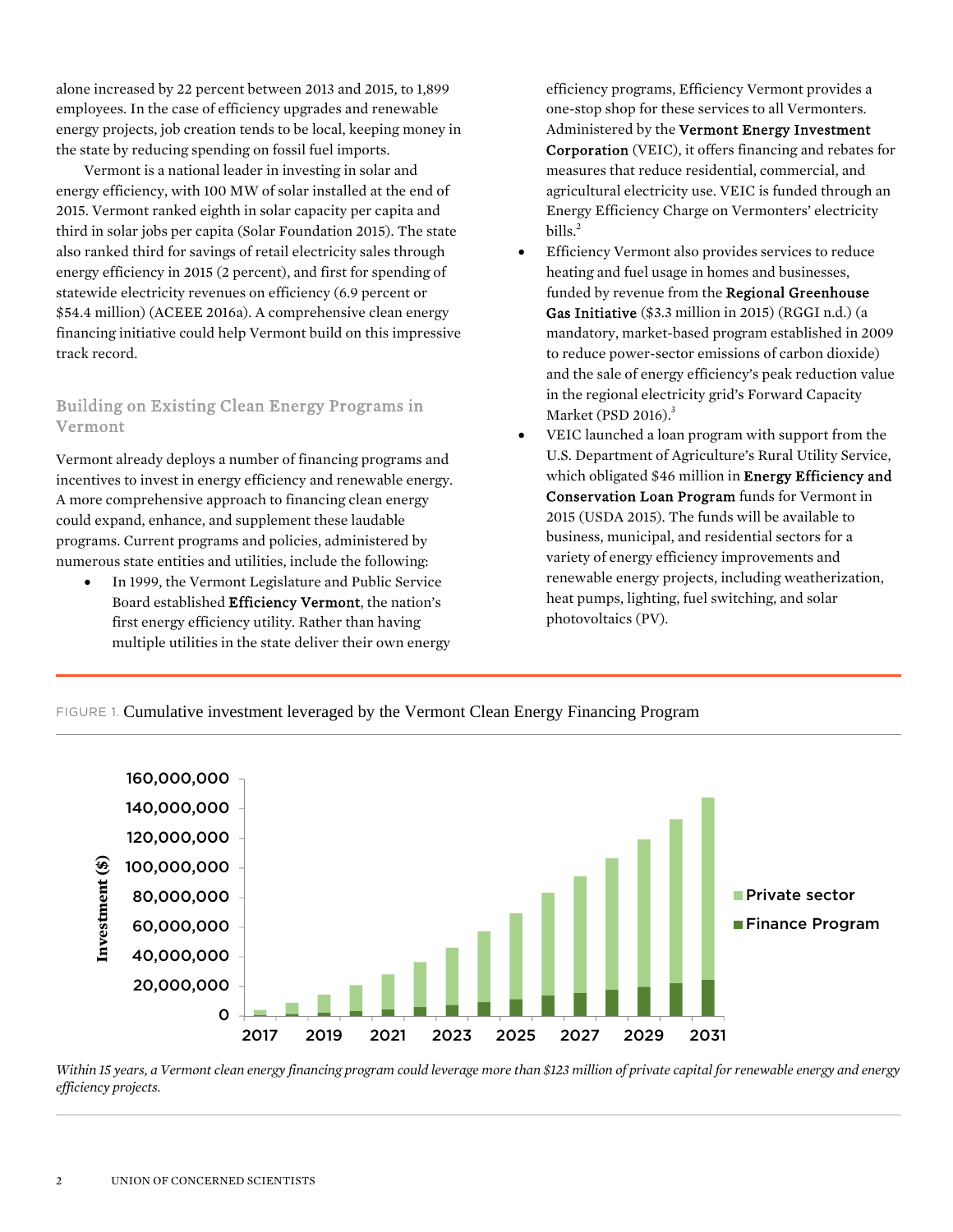

*Clean energy financing programs could be used to fund solar projects like this mobile home replacement zero energy modular (ZEM) unit from Vermod, which is designed to be all-electric and produce as much energy as it uses on an annual basis. (Peter Schneider / Vermont Energy Investment Corporation)* 

- VEIC also serves as the state's third-party administrator of the Property-Assessed Clean Energy (PACE) program. Authorized by state law in 2009, PACE programs enable residential and commercial property owners to fund the upfront costs of energy efficiency and renewable energy projects and repay the costs over time (usually 10–20 years) through assessments added to their property tax bills.<sup>4</sup> Forty-two towns have adopted PACE financing for loans up to \$30,000 (Efficiency Vermont n.d.a; Efficiency Vermont n.d.b). PACE financing has been significantly underutilized in Vermont because the enabling legislation does not allow PACE loans to precede mortgages and other loans; this is in contrast to successful programs in Connecticut and other states (Connecticut Green Bank 2016).
- The Clean Energy Development Fund (CEDF) is dedicated to increasing the deployment of costeffective and sustainable electric power resources in Vermont, particularly local small-scale renewable energy and combined heat and power projects.<sup>5</sup> Funding comes from revolving loans backed by an initial capitalization through Entergy (the owner of the now-retired Vermont Yankee Nuclear Power Plant) and the American Recovery and Reinvestment Act (ARRA). The Entergy funds support building a sustainable wood-heating market and supply chain and solar rebates in Windham County, the former site of the Yankee power plant. The ARRA funds support

small-scale commercial and residential renewable energy rebates and credit enhancements for commercial solar facilities under the Small Scale Renewable Energy Incentive program (Vermont Clean Energy Development Fund 2015). In mid-2015, the program stopped offering incentives for solar PV and micro-hydro projects, but it continues to fund solar hot water and advanced wood-pellet heating systems (DSIRE 2016a). VEIC's Renewable Energy Resource Center administers the program.

- In 2015, the Vermont Economic Development Authority (VEDA) established a \$10.8 million energy loan program for agricultural, small business, and commercial energy generation and distribution projects. VEDA guarantees a maximum of 75 percent of loans of up to \$250,000 for commercial, local government, and nonprofit borrowers (Vermont EDA n.d.a). Small businesses and commercial-sector loan applicants are supported for loans up to \$500,000 and \$2 million, respectively, capped at 60 percent of the project's total financing (EDA n.d.b; EDA n.d.c). Agricultural loans are provided for up to \$1.3 million (DSIRE 2016b). VEDA also operates a loan program for electric-vehicle EV charging stations. The funds for the EV program are provided by the State Infrastructure Bank, which is jointly operated by VEDA, the Vermont Agency of Transportation, and the Federal Highway Administration (EDA n.d.d).
- All utilities in Vermont must offer net metering for customer-owned solar and other distributed generation systems up to 500 kW in size for most facilities and 2.2 MW for military facilities. There is an overall statewide cap of 15 percent of the utility's peak demand. Any excess generation from these systems in a month is credited to the customer's next monthly bill at the retail rate. Any excess credits at the end of an annual billing period are granted to the utility without compensation to the customer. Vermont also has "virtual" net metering, which allows multiple customers to be credited to a single facility of up to 500 kW (NESEMC 2016).

*A clean energy financing program leverages a pool of public-sector funds to garner a larger pool of private-sector investments in renewable energy and energy efficiency.*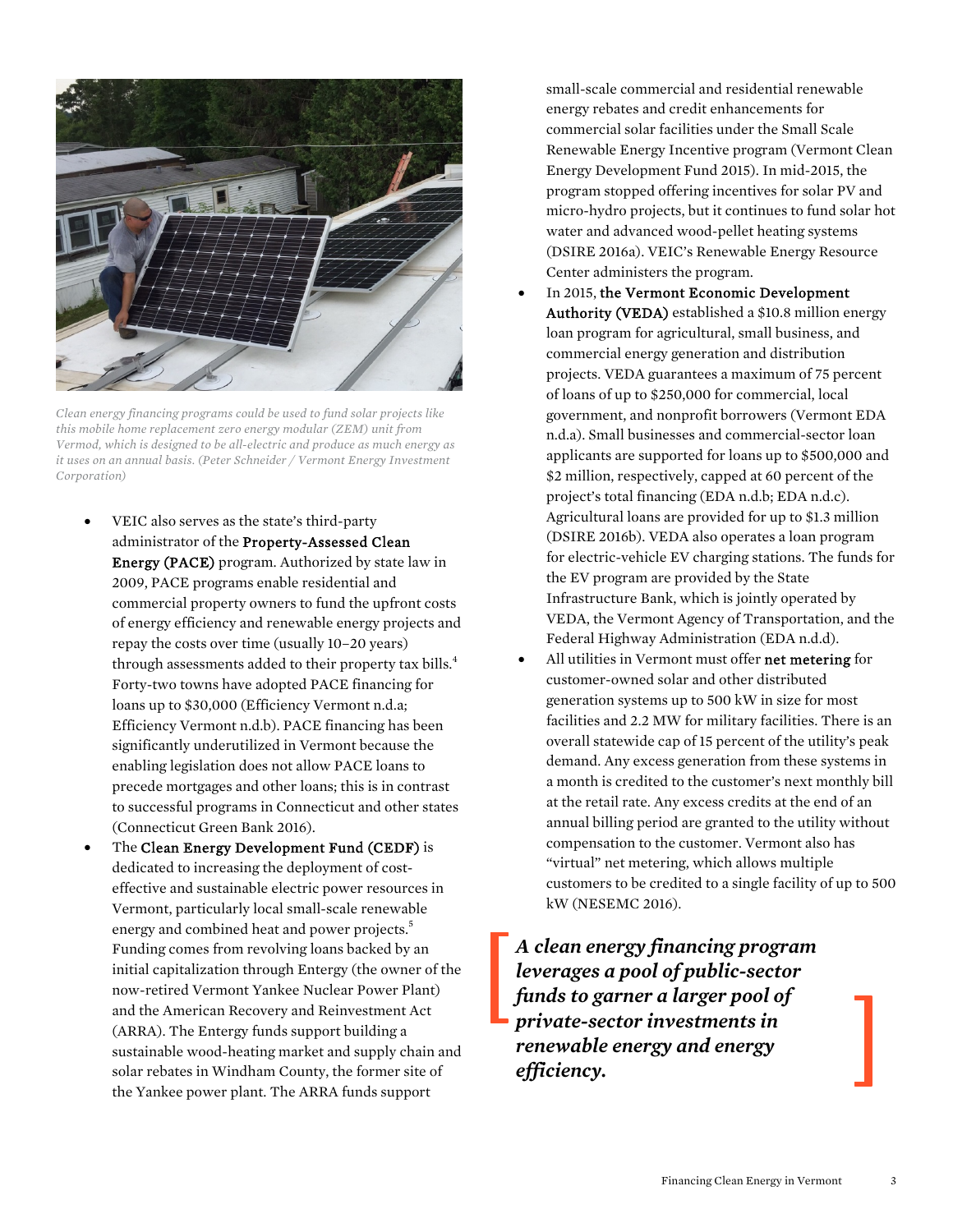- Vermont has offered a feed-in tariff since 2009, providing long-term contracts for eligible renewable energy sources. The "Standard Offer" program is administered by the Vermont Electric Power Producers Inc. under a contract with the Vermont Public Service Board. Eligible energy facilities include solar, wind, biomass, landfill gas, farm methane, and hydroelectricity up to 2.2 MW and commissioned on or after September 29, 2009. Renewable energy credits are transferred to the purchasing utility except for facilities using methane from agricultural operations (DSIRE 2016c; VEPP 2016).
- In 2015, Vermont established a Renewable Portfolio Standard that requires utilities to provide 55 percent of their electricity sales from renewable energy in 2017 and 75 percent by 2032. The standard includes specific targets for distributed generation, such as rooftop solar PV, of 10 percent by 2032 and for "energy transformation projects" of 12 percent in 2032. Examples of energy transformation projects include home weatherization, heat pumps, high-efficiency heating systems, support for electric vehicles, and electricity storage systems (DSIRE 2016d).
- In 2000, Vermont adopted an Energy Efficiency Resource Standard that requires Efficiency Vermont and Burlington Electric to achieve average incremental energy savings of about 2.1 percent per year from 2015 to 2017 (ACEEE 2016b). Budgets must be set at a level that would achieve all cost-effective energy efficiency savings.

A comprehensive and integrated public-private financing initiative could help Vermont meet its clean energy and emission reduction targets. Such an effort could focus on filling gaps in existing programs and structures, including better reaching underserved markets, such as low- and moderateincome communities. Potential partners include the Vermont Energy Investment Corporation, the Vermont Economic Development Authority, and the Vermont Department of Public Service. These agencies already provide energy efficiency and renewable energy loans similar to what a more comprehensive initiative might provide. In any case, new or expanded clean energy financing programs would need to be coordinated with these institutions and others to make use of existing staff knowledge and expertise. Given the variety and current fragmentation of resources already provided to stimulate clean energy investments, better coordination might greatly benefit efficiency and public awareness of these funds.

 Expanded clean energy finance capacity is central to financing Vermont's Comprehensive Energy Plan. In 2011, that plan established a long-term goal of meeting 90 percent of the

*Forging new public-private partnerships to increase private sector financing for local clean energy projects would drive investment and create new clean energy jobs in VT communities.* 

state's total 2050 energy needs from renewable sources and increased efficiency. A 2016 analysis by the Energy Action Network estimates that a clean energy investment of \$33 billion would be needed in Vermont to achieve this goal (Energy Action Network 2016). This would include investing \$6 billion in solar, \$312 million in wind, \$158 million in biopower, \$1.9 billion in energy efficiency to reduce electricity use, \$1.2 billion in electric vehicles and biofuels for transportation, \$7 billion in electric grid upgrades, and \$16.6 billion in thermal energy efficiency and fuel switching.

## The Leverage Potential of a Vermont Clean Energy Finance Authority

A comprehensive financing initiative in Vermont could supply a range of financial products that would help transform or advance clean energy markets (Rhodes, Bloustein, and Pitkin 2013):

- Credit enhancements reassure private lenders. New financing programs could offer to occupy a first-loss position or create a loan-loss reserve fund in the case of default. Both of these actions can lower a lender's perceived risks, allow loans to be issued to a wider variety of credit ratings, or assist with funding new or emerging technologies. States previously provided enhanced credit for efficiency using American Recovery and Reinvestment Act funds, but legislative changes could prevent this type of public-private finance strategy in the future.
- Warehousing and securitization services aggregate loans and sell the collections as securities. The institution can then use the proceeds to further its programs. Several states have used the warehousing model (NASEO n.d.): Connecticut (through its C-PACE program), Pennsylvania and New York (through the Warehousing for Energy Efficiency Loans— WHEEL—program), and Oregon (through the Clean Energy Works program) (Beldon, Clemmer, and Wright  $2015$ ). $<sup>6</sup>$ </sup>
- Direct lending involves traditional consumer or business loans for renewable energy or energy efficiency projects. Both VEDA and the Efficiency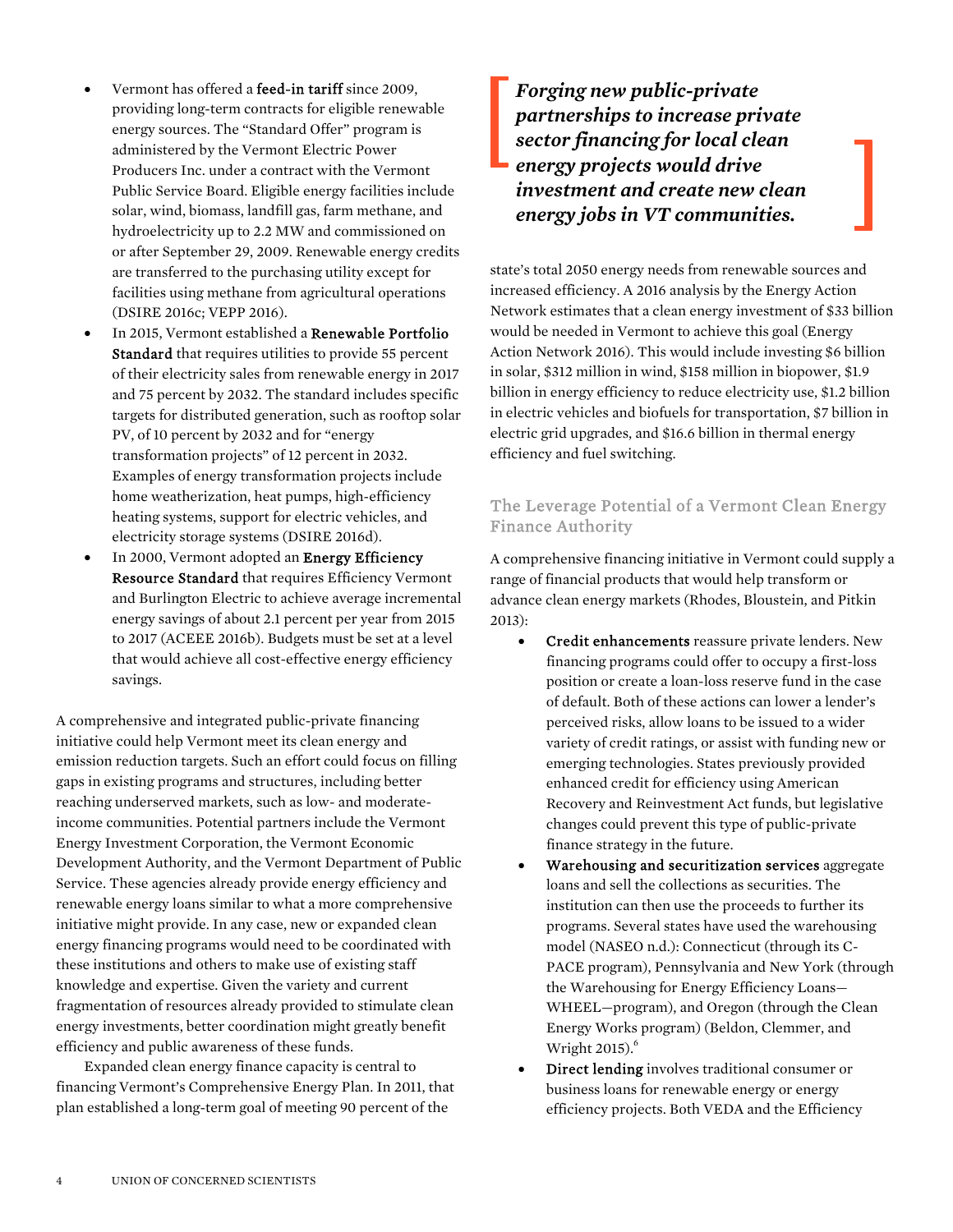Vermont already provide these services. An expanded clean energy finance program could further leverage these efforts.

- Structured products and other financing tools. Examples of this category include PACE financing, state-backed leasing programs for renewables, and performance-based incentives, grants, or other support mechanisms. The Clean Energy Development Fund's interest buy-down program is an example of a performance-based support.
- Technical expertise on such topics as underwriting support can help traditional lenders improve their knowledge of new technology investments and lower the risks.

Each of these products carries its own risks and benefits, of course, and an effective green bank may support different clean-energy market segments through different means of financing.

## Driving Investments and Emissions Reductions under a Vermont Clean Energy Finance Authority

For our analysis of the impact of creating a clean energy finance authority in Vermont, UCS developed an illustrative example of what a program focused on saving or generating electricity could accomplish by investing in energy efficiency and renewable energy. It shows significant economic and emission reduction benefits.

We did not analyze additional technologies and sectors that could be good candidates for clean energy loan programs, such as biomass heating, energy storage, transportation, combined heat and power, and financial products for low-income and minority communities. Also, more analysis and input from stakeholders are needed to identify preferences and priorities among the possible technologies, sectors, and communities. Nevertheless, given the great variety of financing and rebates already provided to stimulate clean energy investments, improved coordination of these funds could leverage further private and even institutional investments.

FIGURE 2. Cumulative Energy Efficiency Savings and Renewable Generation Added under a New Vermont Clean Energy Finance Program



*Over 15 years, investments from a clean energy financing program would generate or save 176 GWh of electricity through renewable energy and energy efficiency projects. This is equivalent to 3.2 percent of Vermont's 2015 electricity sales.*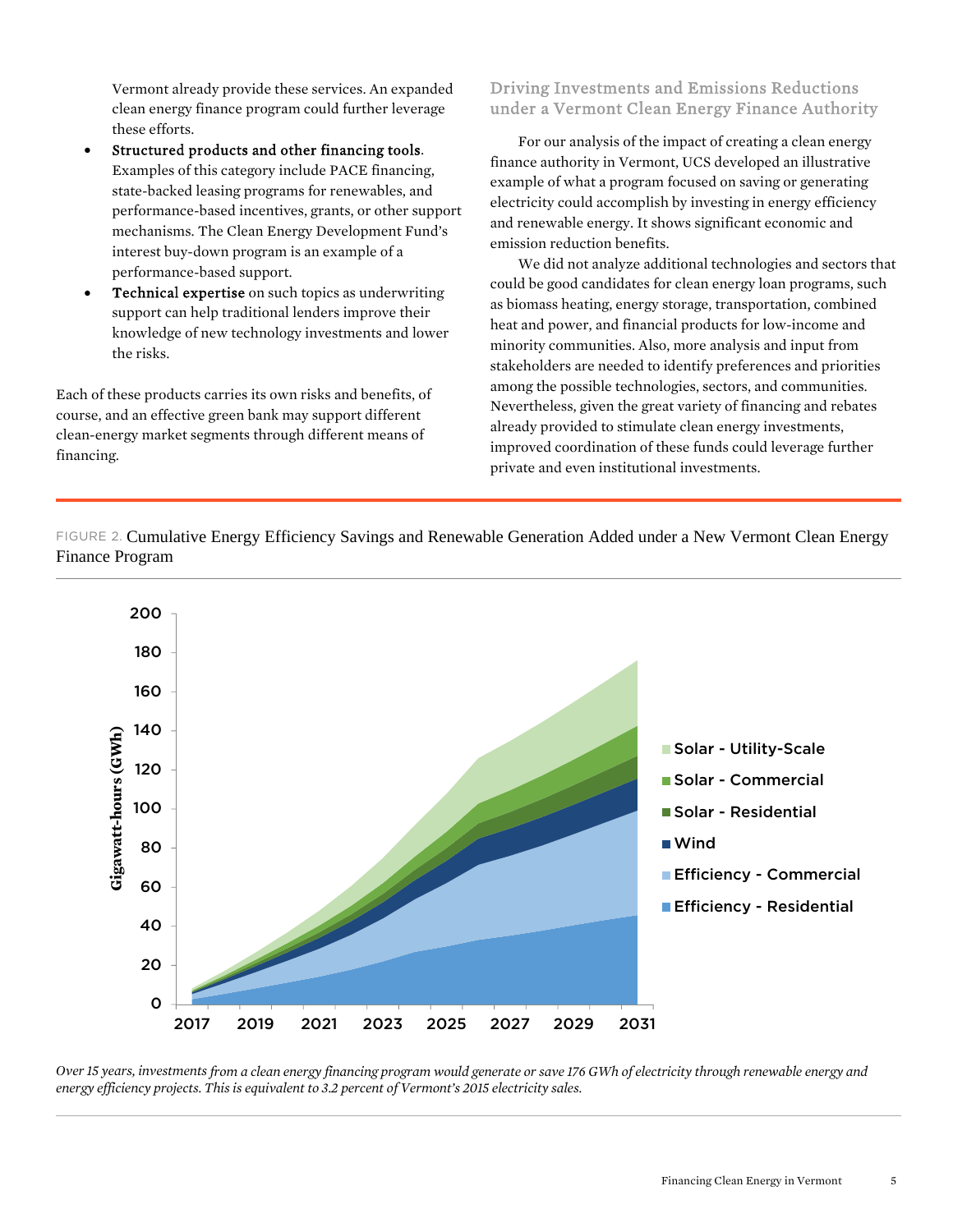

FIGURE 3. Cumulative Solar and Wind Capacity under a New Vermont Clean Energy Finance Program

*By deploying a suite of financial products, a Vermont clean energy finance program could support nearly 50 MW of solar and wind power by 2031.*

We based the analysis on several assumptions about inputs, all of which reflect the experience of existing clean-energy lending programs in Connecticut, New York, Rhode Island, and elsewhere:<sup>7</sup>

- Initial additional capitalization for Vermont's needed clean energy finance capacity would be \$7 million, a figure derived by applying a per-capita investment level similar to that of New York's comprehensive green bank.
- New programs would provide direct-lending products for solar, wind, and consumer energy efficiency programs. Because Vermont already makes significant investments in efficiency, we assumed half of the fund would be allocated to utility-scale and rooftop solar PV projects, 10 percent to community wind projects, and the remaining 40 percent to efficiency, using Energy Action Network's 2016 analysis as a rough guide.
- Loan terms would be at least seven years for energy efficiency and 10 years for renewable energy; the interest rate would be 5 percent.
- If effectively organized, each \$1 of public funding would leverage \$5 of private-sector funding for energy efficiency and renewable energy projects.

Creation of a revolving loan fund, with loan repayments regularly returned to the program to fund additional projects, would allow the impact to increase each year. Over 15 years, an initial \$7 million investment in public funds could lend more than \$24.5 million to projects, while leveraging nearly \$123 million in private-sector funding, for a total impact of about \$148 million (Figure 1). In other words, homes and businesses would cover almost all of the upfront investment costs by repaying loans to financial institutions that are involved with the program.

 The resources built with the support of clean energy financing would be substantial. After 15 years of operation, investments would rise to the point where new energy efficiency and renewable energy resources would generate or save 176 Gigawatt hours (GWh) each year, equivalent to 3.2 percent of Vermont's 2015 electricity sales (Figure 2). The investments would lead to 99 GWh of efficiency savings, lowering electricity bills an estimated \$14.6 million annually by 2031, based on 2015 average retail electricity prices (US EIA 2016).

 Through these energy efficiency and renewable energy resources, Vermont would avoid more than 111,500 tons of carbon dioxide emissions over 15 years. This would be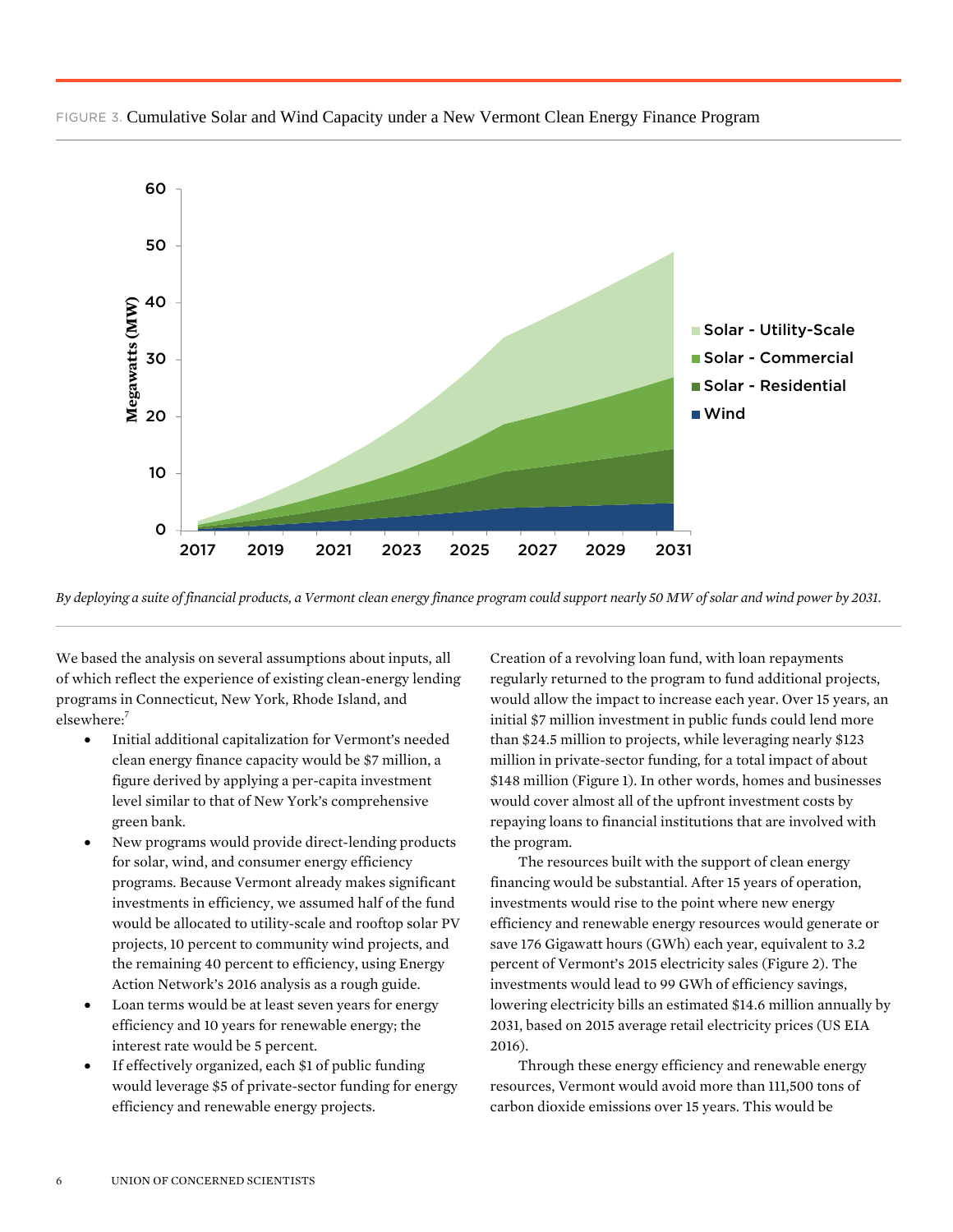equivalent to taking roughly 21,300 cars off the road, making an important contribution to Vermont's 2030 carbon goal. This program could also support the development of nearly 50 MW of new solar and wind capacity over the next 15 years (Figure 3).

#### Conclusion

A comprehensive clean energy financing strategy in Vermont could be an effective tool for expanding and enhancing existing programs and policies, while leveraging additional privatesector investment, increasing the sustainability of clean energy markets, and improving access to clean energy in low-income and minority communities. Potential institutions that could be expanded to host or coordinate a clean energy financing initiative include the Vermont Energy Investment Corporation and the Vermont Economic Development Authority.

 If Vermont decides to pursue a comprehensive approach to financing clean energy, key stakeholders such as existing program managers, utilities, lenders, and communities across the state should engage in a dialogue to set its goals and priorities. Adding a greater focus on financing to Vermont's clean energy programs could be an effective strategy for helping the state reach its long-term goals for clean energy, carbon reduction, and economic development.

*An expanded clean energy financing initiative in Vermont could save homes and businesses \$14.6 million on their annual electricity bills by investing in energy efficiency.* 

Steve Clemmer is the director of energy research and analysis with the UCS Climate & Energy Program. Kathryn Wright and Ryan Cook are consultants for the Meister Consultants Group.

This report was made possible by the generous support of UCS members. The authors would like to thank our external reviewers for their thoughtful and rigorous reviews of the report: Andrea Colnes (Energy Action Network of Vermont), Damon Lane (Vermont Energy Investment Corporation), Robert Sanders (Clean Energy Group), and Michael Trahan (Northeast Solar Energy Market Coalition). We would also like to thank UCS staff members who made important contributions to the report, including Andrew Klein and Jeremy Richardson. The opinions expressed herein do not necessary reflect those of the individuals and organizations who reviewed the report.

The Union of Concerned Scientists bears sole responsibility for the report's content.

#### ENDNOTES

- 1 *For further details, see: Financing Clean Energy: Cost-effective Tools for State Compliance with the Clean Power Plan (Belden, Clemmer, and Wright 2015).*
- 2 *For more information on Efficiency Vermont, see*: www.efficiencyvermont.com/about/what-we-do.
- 3 *For more information on the Forward Capacity Market, see*: www.iso-ne.com/markets-operations/markets/forward-capacitymarket
- 4 *In most states, the debt is tied to the property and not the property owner, so the obligation to repay the debt typically transfers to the new owner after a property is sold*.
- 5 *For more information on the Clean Energy Development Fund, see*: http://publicservice.vermont.gov/renewable\_energy/cedf
- 6 *For more information on Clean Energy Works, see*: http://energy.gov/eere/better-buildings-neighborhoodprogram/portland-shows-how-clean-energy-works.
- 7 For a more detailed discussion of methodology, please see the companion document Quantitative Methodology Description: www.ucsusa.org/greenbanksmethodology

#### **REFERENCES**

- American Council for an Energy-Efficient Economy (ACEEE). 2016a. The state energy efficiency scorecard. Online at *http://aceee.org/ state-policy/scorecard*, accessed October 26, 2016.
- American Council for an Energy-Efficient Economy (ACEEE). 2016b. State Energy Efficiency Resource Standard (EERS) activity. Online at *http://aceee.org/policy-brief/state-energy-efficiency-resourcestandard-activity*, accessed October 29, 2016.
- Belden, A., S. Clemmer, and K. Wright. 2015. Financing clean energy: Cost-effective tools for state compliance with the clean power plan. Cambridge, MA: Union of Concerned Scientists. Online at *www. ucsusa.org/sites/default/files/attach/2015/07/financing-cleanenergy.pdf*, accessed October 24, 2016.
- BW Research Partnership 2015. Vermont clean energy: 2015 industry report. Prepared for the Vermont Department of Public Service. Online at *http://publicservice.vermont.gov/sites/dps/files/ documents/Renewable\_Energy/CEDF/Reports/VCEIR%202015%20F inal.pdf*, accessed October 29, 2016.
- Connecticut Green Bank. 2016. Pacesetters: Accelerating the growth of Connecticut's C-PACE financing program. Q2. Online at *www. ctgreenbank.com/wp-content/uploads/2016/08/Pacesetters-MWR-Q2-081916.pdf*, accessed October 27, 2016.
- Database of State Incentives for Renewables and Efficiency (DSIRE). 2016a. Small-scale Renewable Energy Incentive Program. Online at *http://programs.dsireusa.org/system/program/detail/2523*, accessed October 29, 2016.
- Database of State Incentives for Renewables and Efficiency (DSIRE). 2016b. Agricultural Energy Loan Program. Online at *http:// programs.dsireusa.org/system/program/detail/5513*, accessed October 29, 2016.
- Database of State Incentives for Renewables and Efficiency (DSIRE). 2016c. Standard Offer Program. Online at *http://programs.dsireusa .org/system/program/detail/5680*, accessed October 29, 2016.
- Database of State Incentives for Renewables and Efficiency (DSIRE). 2016d. Renewable Energy Standard. Online at *http://programs .dsireusa.org/system/program/detail/5786*, accessed October 29, 2016.